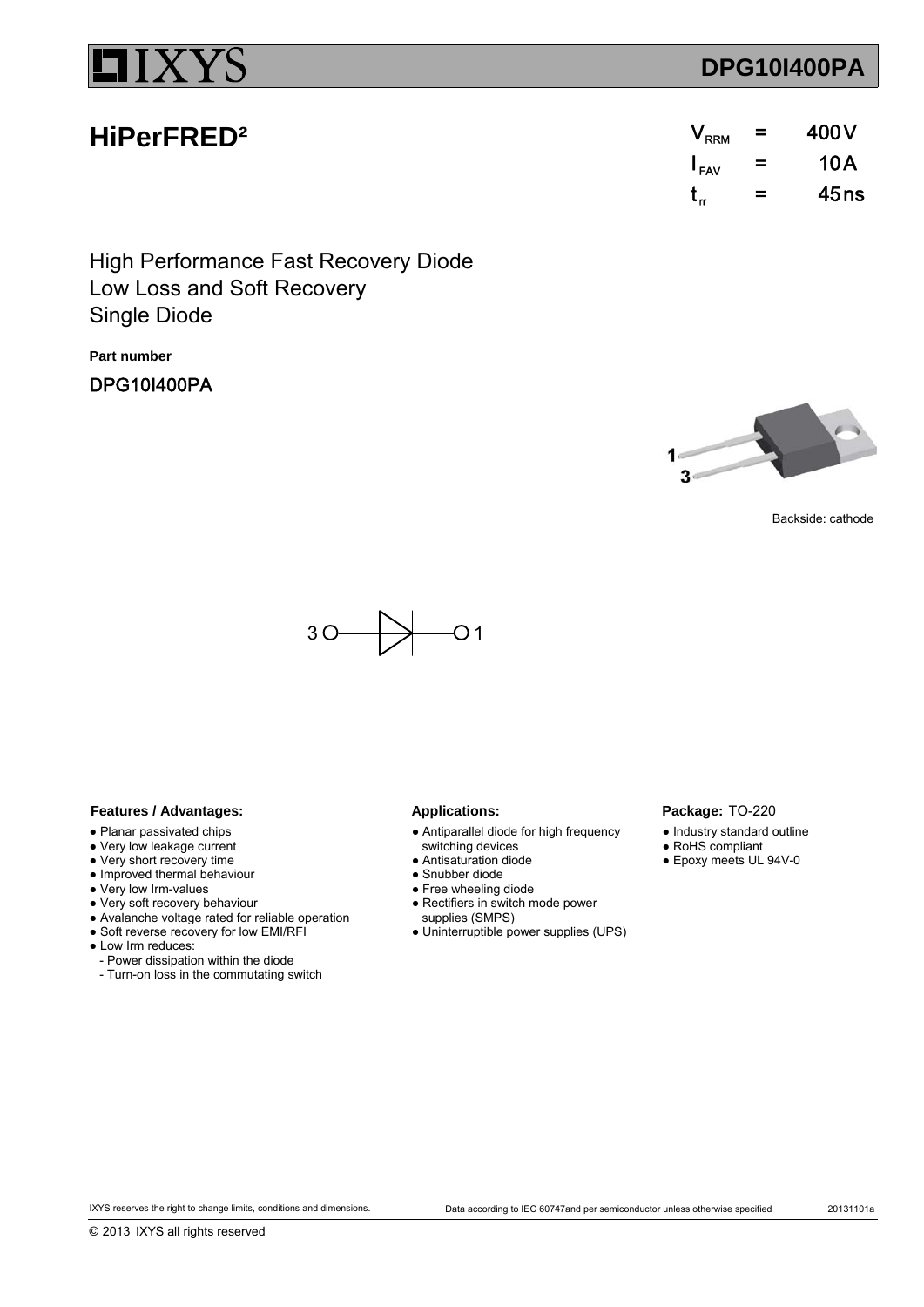### **XYS** ļ  $\Box$

# **DPG10I400PA**

| <b>Fast Diode</b> |                                              |                                                                              | Ratings                            |      |      |                 |                |
|-------------------|----------------------------------------------|------------------------------------------------------------------------------|------------------------------------|------|------|-----------------|----------------|
| Symbol            | <b>Definition</b>                            | <b>Conditions</b>                                                            |                                    | min. | typ. | max.            | Unit           |
| $V_{\text{RSM}}$  | max. non-repetitive reverse blocking voltage |                                                                              | $T_{VJ}$ = 25°C                    |      |      | 400             | $\vee$         |
| V <sub>RRM</sub>  | max. repetitive reverse blocking voltage     |                                                                              | $T_{VJ}$ = 25°C                    |      |      | 400             | $\vee$         |
| $I_R$             | reverse current, drain current               | $V_{\rm R}$ = 400 V                                                          | $T_{VJ}$ = 25°C                    |      |      | 1               | μA             |
|                   |                                              | $V_R$ = 400 V                                                                | $T_{VJ}$ = 150°C                   |      |      | 0.15            | mA             |
| $V_F$             | forward voltage drop                         | 10 A<br>$L =$                                                                | $T_{VJ}$ = 25°C                    |      |      | 1.32            | $\vee$         |
|                   |                                              | 20 A<br>$\vert_{\rm F}$ =                                                    |                                    |      |      | 1.51            | $\vee$         |
|                   |                                              | 10 A<br>$\vert_{\rm F}$ =                                                    | $T_{VJ}$ = 150 $^{\circ}$ C        |      |      | 1.03            | $\vee$         |
|                   |                                              | 20 A<br>$\vert_{\rm F}$ =                                                    |                                    |      |      | 1.24            | V              |
| $I_{\text{FAV}}$  | average forward current                      | $T_c$ = 150 $^{\circ}$ C                                                     | $T_{VJ} = 175^{\circ}C$            |      |      | 10 <sup>°</sup> | A              |
|                   |                                              | rectangular<br>$d = 0.5$                                                     |                                    |      |      |                 |                |
| $V_{F0}$          | threshold voltage                            |                                                                              | $T_{VJ}$ = 175°C                   |      |      | 0.77            | $\vee$         |
| $r_{\rm F}$       | slope resistance                             | for power loss calculation only                                              |                                    |      |      | 19.8            | $m\Omega$      |
| $R_{th,IC}$       | thermal resistance junction to case          |                                                                              |                                    |      |      | 2.3             | K/W            |
| $R_{\rm thCH}$    | thermal resistance case to heatsink          |                                                                              |                                    |      | 0.50 |                 | K/W            |
| $P_{\text{tot}}$  | total power dissipation                      |                                                                              | $T_c = 25^{\circ}C$                |      |      | 65              | W              |
| $I_{FSM}$         | max. forward surge current                   | t = 10 ms; (50 Hz), sine; $V_R$ = 0 V                                        | $T_{VJ}$ = 45°C                    |      |      | 150             | A              |
| $C_{J}$           | junction capacitance                         | $V_R$ = 200 V f = 1 MHz                                                      | $T_{VJ}$ = 25°C                    |      | 12   |                 | pF             |
| $I_{\rm RM}$      | max. reverse recovery current                |                                                                              | $T_{VJ}$ = 25 °C                   |      | 4    |                 | $\overline{A}$ |
|                   |                                              |                                                                              | $T_{VJ}$ = 125 $^{\circ}$ C        |      | 6    |                 | Α              |
| $t_{\rm r}$       | reverse recovery time                        | $I_F = 10 \text{ A}; V_R = 270 \text{ V}$<br>-di <sub>F</sub> /dt = 200 A/µs | $T_{VJ}$ = 25 °C                   |      | 45   |                 | ns             |
|                   |                                              |                                                                              | $T_{\text{VJ}}$ = 125 $^{\circ}$ C |      | 65   |                 | ns             |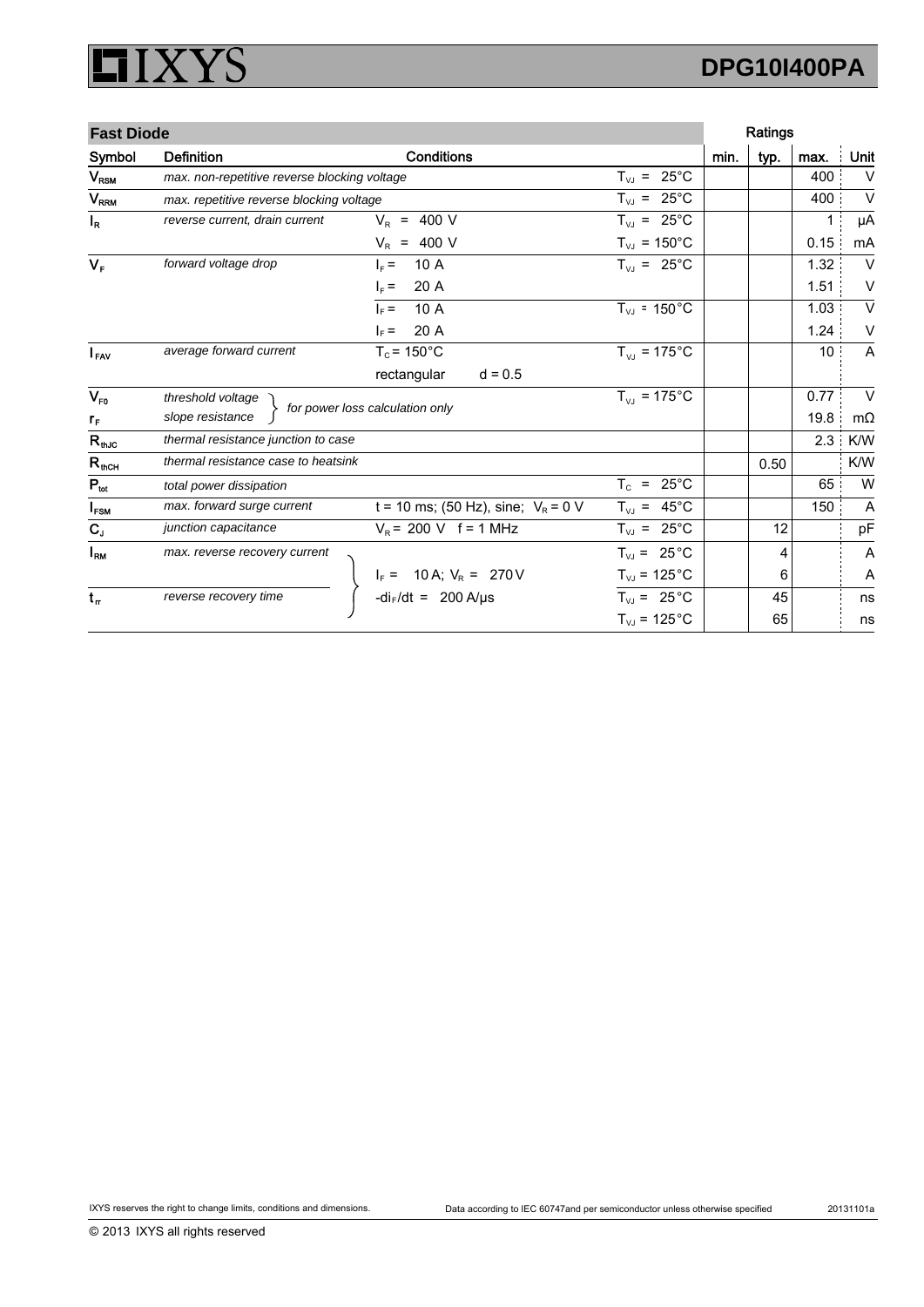

## **DPG10I400PA**

| <b>TO-220</b><br>Package |                              |              |       | Ratings |      |             |
|--------------------------|------------------------------|--------------|-------|---------|------|-------------|
| Symbol                   | <b>Definition</b>            | Conditions   | min.  | typ.    | max. | Unit        |
| I <sub>RMS</sub>         | <b>RMS</b> current           | per terminal |       |         | 35   | A           |
| $T_{\mathsf{vJ}}$        | virtual junction temperature |              | $-55$ |         | 175  | °C          |
| $T_{op}$                 | operation temperature        |              | $-55$ |         | 150  | °С          |
| $T_{\text{stg}}$         | storage temperature          |              | $-55$ |         | 150  | $^{\circ}C$ |
| Weight                   |                              |              |       | 2       |      | g           |
| $M_{\rm p}$              | mounting torque              |              | 0.4   |         | 0.6  | Nm          |
| $F_c$                    | mounting force with clip     |              | 20    |         | 60   | N           |





### Part number

- $D = Diode$
- P = HiPerFRED  $G =$  extreme fast
- 10 Current Rating [A] =
- I = Single Diode
- 400 Reverse Voltage [V] =
- $PA = TO-220AC(2)$

| Orderina | Part Number            | <b>Marking on Product</b> | Deliverv Mode | Quantity | Code No |
|----------|------------------------|---------------------------|---------------|----------|---------|
| Standard | 10I400PA<br><b>DPG</b> | `10I400PA<br>DPG.         | Tube          | 50       | 506654  |

| <b>Similar Part</b> | Package        | Voltage class |
|---------------------|----------------|---------------|
| DPG10I400PM         | TO-220ACFP (2) | 400           |

|                     | <b>Equivalent Circuits for Simulation</b> |                      | * on die level | $T_{V1}$ = 175 °C |
|---------------------|-------------------------------------------|----------------------|----------------|-------------------|
| $I \rightarrow V_0$ | $R_0$                                     | Fast<br><b>Diode</b> |                |                   |
| $V_{0 \text{ max}}$ | threshold voltage                         | በ 77                 |                |                   |
| $R_{0 \text{ max}}$ | slope resistance *                        | 16.6                 |                | mΩ                |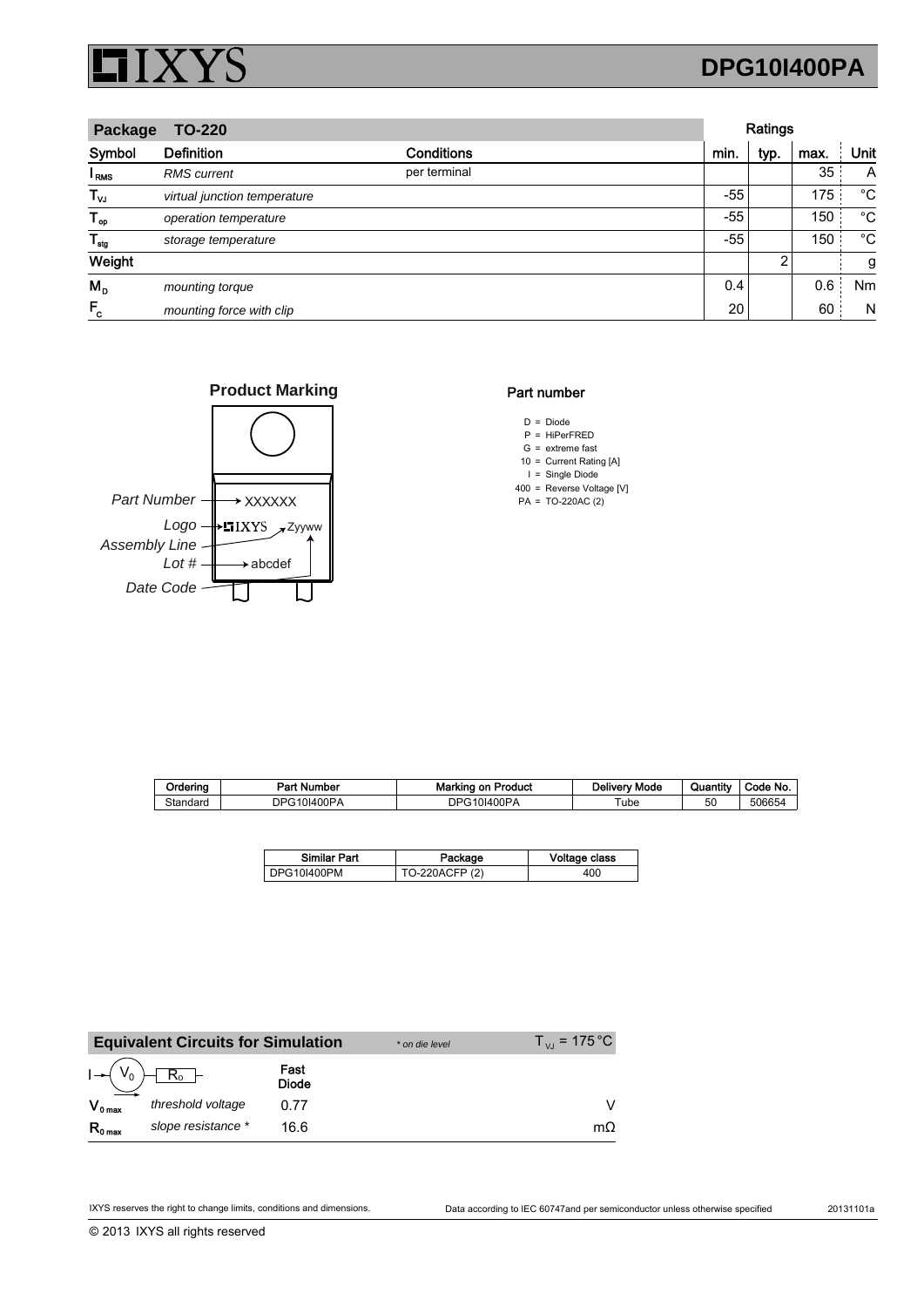# **DPG10I400PA**

### **Outlines TO-220**





| Dim. | Millimeter |       | Inches |            |
|------|------------|-------|--------|------------|
|      | Min.       | Max.  | Min.   | Max.       |
| A    | 4.32       | 4.82  | 0.170  | 0.190      |
| A1   | 1.14       | 1.39  | 0.045  | 0.055      |
| A2   | 2.29       | 2.79  | 0.090  | 0.110      |
| b    | 0.64       | 1.01  | 0.025  | 0.040      |
| b2   | 1.15       | 1.65  | 0.045  | 0.065      |
| C    | 0.35       | 0.56  | 0.014  | 0.022      |
| D    | 14.73      | 16.00 | 0.580  | 0.630      |
| Е    | 9.91       | 10.66 | 0.390  | 0.420      |
| e    | 5.08       | BSC   | 0.200  | <b>BSC</b> |
| H1   | 5.85       | 6.85  | 0.230  | 0.270      |
| L    | 12.70      | 13.97 | 0.500  | 0.550      |
| L1   | 2.79       | 5.84  | 0.110  | 0.230      |
| ØΡ   | 3.54       | 4.08  | 0.139  | 0.161      |
| Q    | 2.54       | 3.18  | 0.100  | 0.125      |